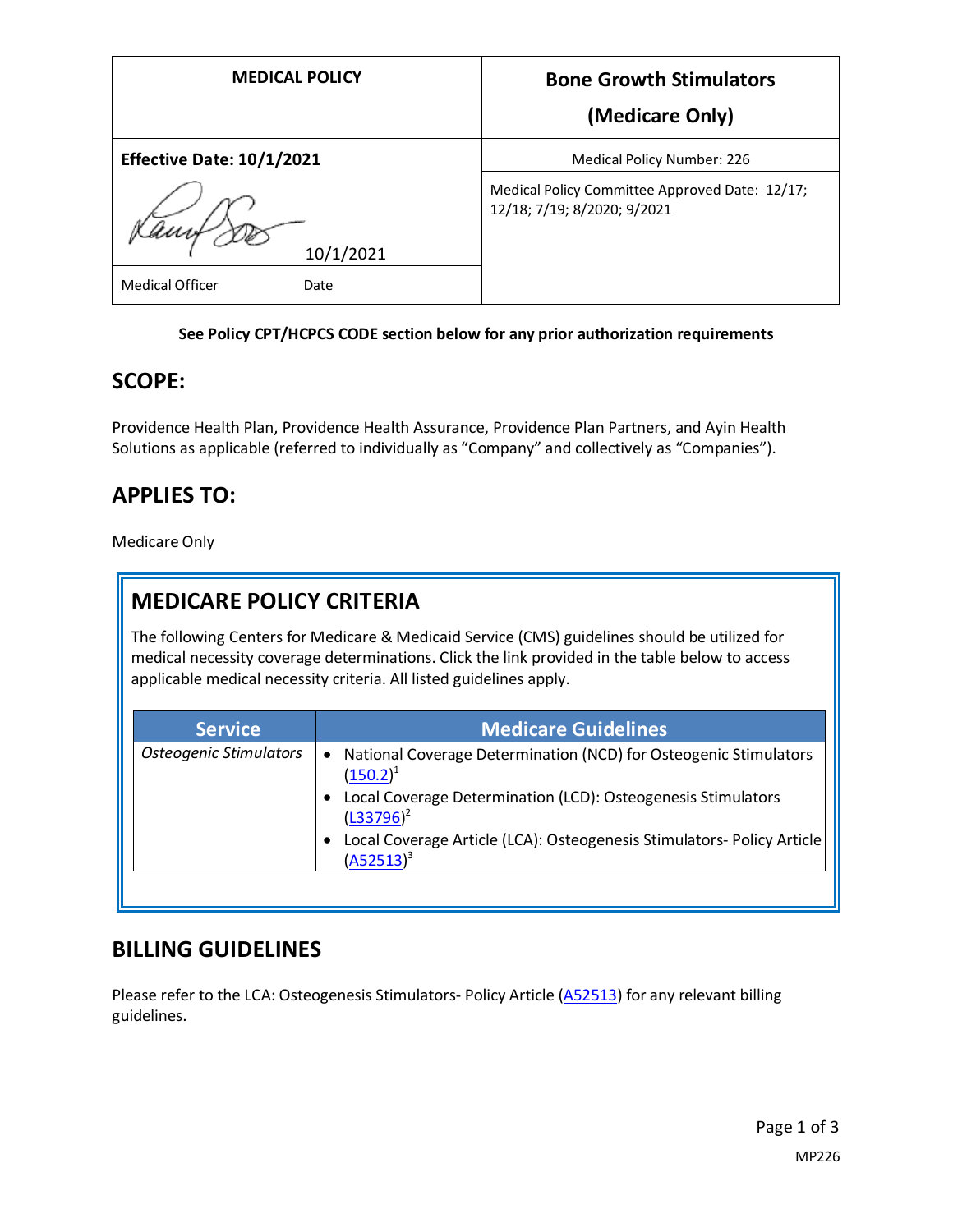**(Medicare Only)**

## **HCPCS CODES**

| <b>Medicare Only</b>                                |                                                                                      |
|-----------------------------------------------------|--------------------------------------------------------------------------------------|
| <b>Prior Authorization Required</b>                 |                                                                                      |
| <b>Spinal Electrical Bone Growth Stimulator</b>     |                                                                                      |
| 20974                                               | Electrical stimulation to aid bone healing; noninvasive (nonoperative)               |
| 20975                                               | Electrical stimulation to aid bone healing; invasive (operative)                     |
| E0748                                               | Osteogenesis stimulator, electrical, non-invasive, spinal applications               |
| E0749                                               | Osteogenesis stimulator, electrical, surgically implanted                            |
| <b>Non-Spinal Electrical Bone Growth Stimulator</b> |                                                                                      |
| 20974                                               | Electrical stimulation to aid bone healing; noninvasive (nonoperative)               |
| E0747                                               | Osteogenesis stimulator, electrical, non-invasive, other than spinal applications    |
| <b>Ultrasound Bone Growth Stimulator</b>            |                                                                                      |
| 20979                                               | Low intensity ultrasound stimulation to aid bone healing, noninvasive (nonoperative) |
| E0760                                               | Osteogenesis stimulator, low intensity ultrasound, non-invasive                      |
| No Prior Authorization Required                     |                                                                                      |
| A4559                                               | Coupling gel or paste, for use with ultrasound device, per oz                        |

# **INSTRUCTIONS FOR USE**

Company Medical Policies serve as guidance for the administration of plan benefits. Medical policies do not constitute medical advice nor a guarantee of coverage. Company Medical Policies are reviewed annually and are based upon published, peer-reviewed scientific evidence and evidence-based clinical practice guidelines that are available as of the last policy update. The Companies reserve the right to determine the application of Medical Policies and make revisions to Medical Policies at any time. Providers will be given at least 60-days' notice of policy changes that are restrictive in nature.

The scope and availability of all plan benefits are determined in accordance with the applicable coverage agreement. Any conflict or variance between the terms of the coverage agreement and Company Medical Policy will be resolved in favor of the coverage agreement.

# **REGULATORY STATUS**

#### Mental Health Parity Statement

Coverage decisions are made on the basis of individualized determinations of medical necessity and the experimental or investigational character of the treatment in the individual case. In cases where medical necessity is not established by policy for specific treatment modalities, evidence not previously considered regarding the efficacy of the modality that is presented shall be given consideration to determine if the policy represents current standards of care.